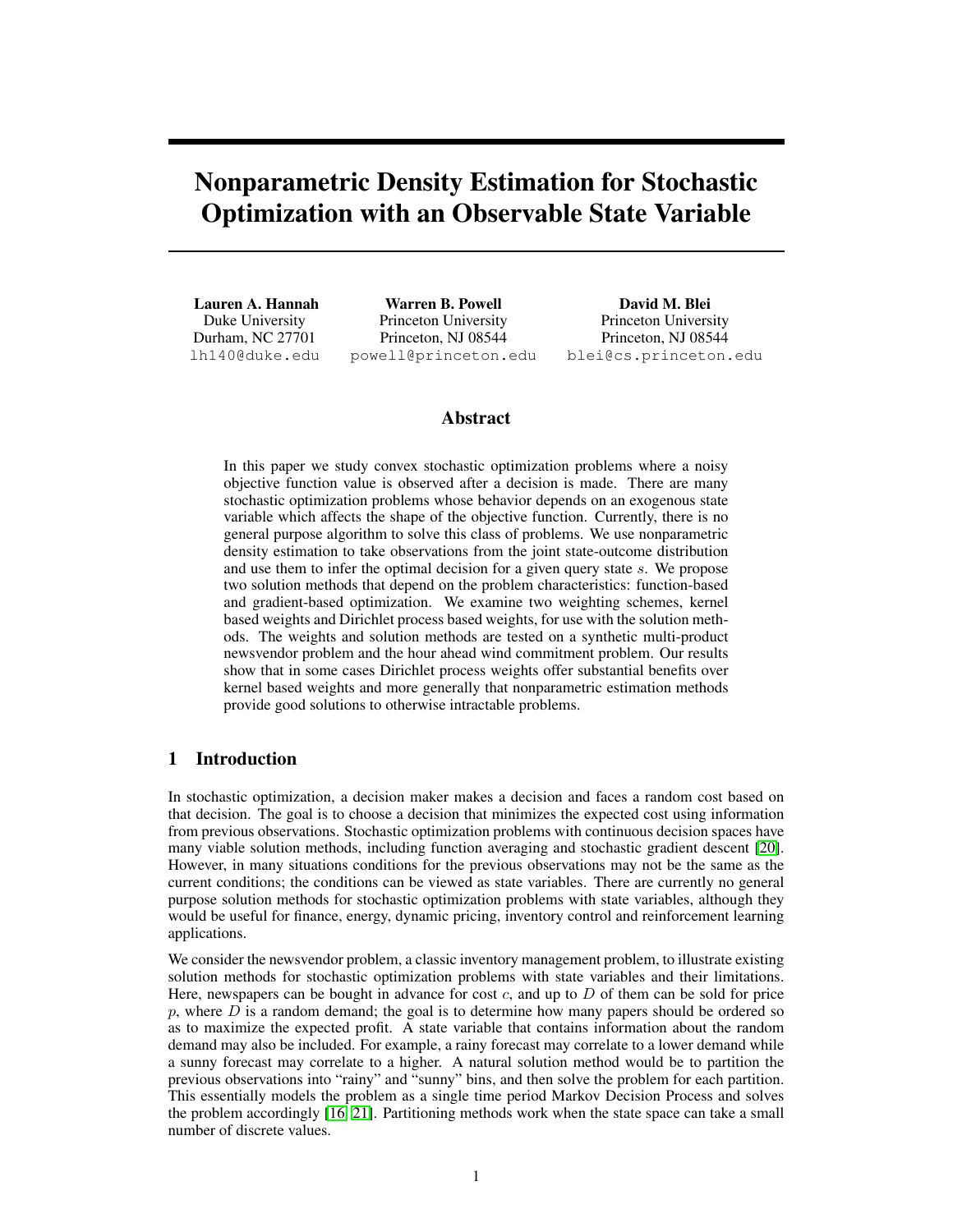Two problems arise with partitioning methods when the state space becomes larger. First, the number of states grows exponentially with the dimension of the state space. If there are 10 attributes, like weather, stock prices, days until an election, etc, and each can take 100 values, then there will be  $10^{20}$  individual states. Second, previous observations are sparse over these states; a vast number of observations must be gathered before there are enough to make a reasonable decision for a given state. Rather than partitioning, we propose using observations from "similar" states to create a deterministic decision-expected cost function, also called an objective function, that is conditioned on a particular state.

Similar methods have been proposed in an approximate dynamic programming setting that use basis functions, such as linear and polynomial predictors, to construct approximate value functions [22, 14]. Basis functions, however, are hard to choose manually and automatic selection is an area of active research [12]. Moreover, basis functions do not guarantee that the approximate objective function is convex in the decision.

We propose using nonparametric density estimation for the joint state and outcome distribution to group observations from "similar" states with weights. These are then used to construct deterministic, convex approximations of the noisy function given the current observed information. The results are a deterministic, convex math program. These can be efficiently solved by a number of commercial solvers, even with very large decision spaces (10 to 1,000+ variables and constraints).

We give two methods to construct an approximate objective function using previous observations. The first is a function-based method. In some cases, entire random objective functions can be viewed retrospectively. For example, if the demand is known in the newsvendor problem, then the value of all decisions is also known. In these particular cases, the approximate objective function is modeled as a weighted average of the observed functions. The second method is based on stochastic gradients. In some cases, it is not possible to observe entire functions or observed functions may be too complex to manipulate. When this happens, we propose constructing a separable, piecewise linear approximate objective function. A piecewise linear, convex function is created in each decision dimension by generating a slope function from a weighted, order-restricted regression of the gradients, and then integrating that function. The result is an approximate objective function that is not necessarily the same as the original objective function, but one that has the same minima.

Both methods depend heavily on weights to capture dependence between the state and the outcome. We propose two weighting schemes: kernels weights and Dirichlet process mixture model weights. Kernels are simple to implement, but Dirichlet process mixture models have certain appealing properties. First, they act as a local bandwidth selector across the state space; second, the weights are generated by partitions rather than products of uni-dimensional weights, so the results scale better to higher-dimensional settings.

We contribute novel algorithms for stochastic optimization problems with a state variable that work with large, continuous decision spaces and propose a new use of Dirichlet process mixture models. We give empirical analysis for these methods where we show promising results on test problems. The paper is organized as follows. In Section 2, we review traditional function-based and gradientbased optimization methods and in each case present novel algorithms to accommodate an observable state variable. We present an empirical analysis of our methods for synthetic newsvendor data and the hour ahead wind commitment problem in Section 4 and a discussion in Section 5.

## 2 Stochastic optimization for problems with an observable state variable

Traditional stochastic optimization problems have the form

$$
\min_{x \in \mathcal{X}} \mathbb{E}\left[F(x, Z)\right],\tag{1}
$$

where  $x \in \mathbb{R}^d$  is the decision,  $Z : \Omega \to \Psi$  is a random outcome, X is a decision set and  $F(x, Z(\omega))$ is a random objective function [20]. In the newsvendor problem, which we will use as a running example, x is the stocking level and Z is the random demand. Given x and  $Z(\omega)$ , F is deterministic. When a state variable is inlcuded, we first observe a random state  $S \in \mathcal{S}$  that may influence F and the distribution of Z, then we make a decision x, and finally we observe the random variable Z. Eq. (1) becomes

$$
\min_{x \in \mathcal{X}} \mathbb{E}\left[F(x, s, Z)|S = s\right].\tag{2}
$$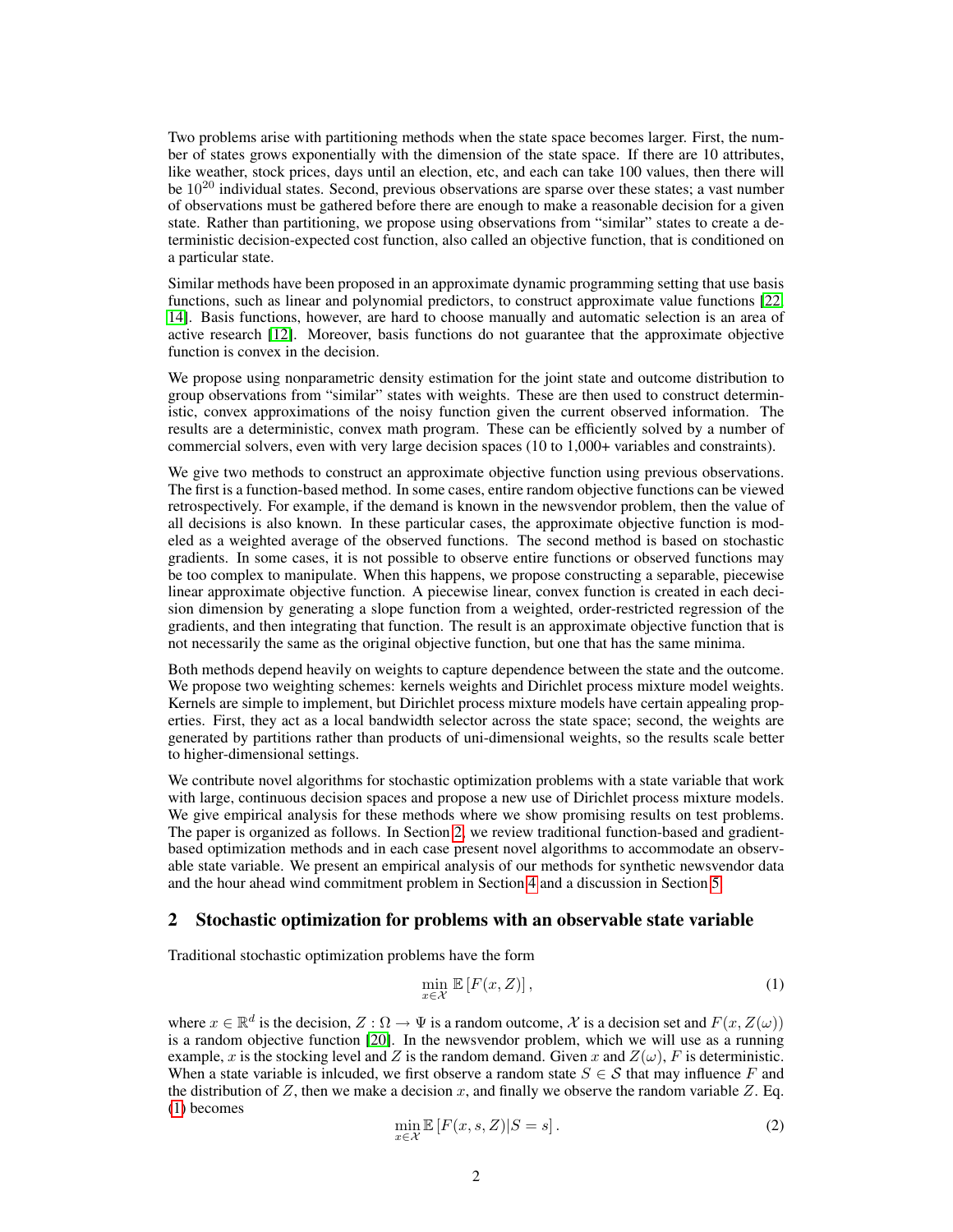Traditional stochastic optimization techniques require us to sample from the conditional distribution of  $p(Z|S = s)$ , treating each state observation independently [20]. We will use nonparametric density estimation for the joint distribution of  $(S, Z)$  to take into account that similar values of S affect  $Z$  and  $F$  in a similar way. We now describe new methods for function-based and gradientbased optimization for problems with an observable state variable.

#### 2.1 Function-based optimization with an observable state variable

Function-based optimization is used when a single outcome  $\omega$  can tell us the value of all decisions given that outcome [19]. For example, in the newsvendor problem, if the demand is known then the value of all inventory levels is known. Function-based optimization relies on sampling a set of scenarios,  $\omega_1, \ldots, \omega_n$  from  $\Omega$ , to approximate Eq. (1):

$$
\min_{x \in \mathcal{X}} \frac{1}{n} \sum_{i=1}^{n} F(x, Z(\omega_i)).
$$
\n(3)

Since Eq. (3) is deterministic given  $\omega_{1:n}$ , deterministic solution methods can be used. These methods are well developed and are implemented in a variety of commercial solvers.

When a state variable is introduced, we wish to solve Eq. (2) for a fixed query state  $s \in \mathcal{S}$ . However, scenarios are not i.i.d. from the distribution  $p(Z|S = s)$ , but rather from the joint distribution  $(p(Z, S)$ . Let  $(S_i, Z(\omega_{i+1}))_{i=0}^{n-1}$  be a set of *n* observations. Instead of taking a naive average of the observations as in Eq. (3), we weight the observations based on the distance between the query state s and each observation  $S_i$  with weight  $w_n(s, S_i)$ . The weights must sum to  $1, \sum_{i=0}^{n-1} w_n(s, S_i) = 1$ , and the weights may change with the number of observations,  $n$ . Set

$$
\bar{F}_n(x|s) = \sum_{i=0}^{n-1} w_n(s, S_i) F(x, S_i, Z(\omega_{i+1})).
$$
\n(4)

The optimization problem becomes

$$
\min_{x \in \mathcal{X}} \bar{F}_n(x|s). \tag{5}
$$

Note that because  $F(x, S_i, Z(\omega_{i+1}))$  is convex in x for every  $S_i$  and  $\omega_{i+1}$ ,  $\bar{F}_n(x|s)$  is convex and Eq. (5) can be solved with a commercial solver. We discuss weight functions in Section 3.

#### 2.2 Gradient-based optimization with an observable state variable

In gradient-based optimization, we no longer observe an entire function  $F(x, S, Z(\omega))$ , but only a derivative taken at  $x$ ,

$$
\hat{\beta}(x_i, s, \omega_{i+1}) = \nabla_x F(x_i, s, Z(\omega_{i+1})).
$$
\n(6)

Stochastic approximation is the most popular way to solve stochastic optimization problems using a gradient; it modifies gradient search algorithms to account for random gradients [17, 9]. The general idea is to optimize  $x$  by iterating,

$$
x_{n+1} = \Gamma_{\mathcal{X}} \left( x_n - a_n \nabla_x F(x_n, Z(\omega_{n+1})) \right), \tag{7}
$$

where  $\Gamma_{\mathcal{X}}$  is a projection back into the constraint set  $\mathcal{X}, \nabla_x F(x_n, Z(\omega_{n+1}))$  is a stochastic gradient at  $x_n$  and  $a_n$  is a stepsize. Other approaches to gradient-based optimization have included construction of piecewise linear, convex functions to approximate  $F(x)$  in the region where x is near the optimal decision,  $x^*$  [15].

Including a state variable into gradient-based optimization is less straightforward than it is for function-based optimization. We run into difficulties because we choose  $x_n$  given  $S_n$ . When we include state  $S_n$ , the decision  $x_n$  is based on the state  $S_n$ . But  $x_{n-1}$  depends on  $S_{n-1}$ , so no iterative procedure like Eq. (7) can be used. Moreover, constructing the approximate function  $\bar{F}_n(x|s)$ is not trivial because the stochastic gradients depend on *both*  $x_n$  and  $S_n$ .

Therefore, we propose modeling  $F(x|s)$  with a piecewise linear, convex, separable approximation. Even if  $F(x|s)$  is not itself separable, we aim to approximate it with a simpler (separable) function that has the same minimum for all fixed s. Approximating the minimum is easier than approximating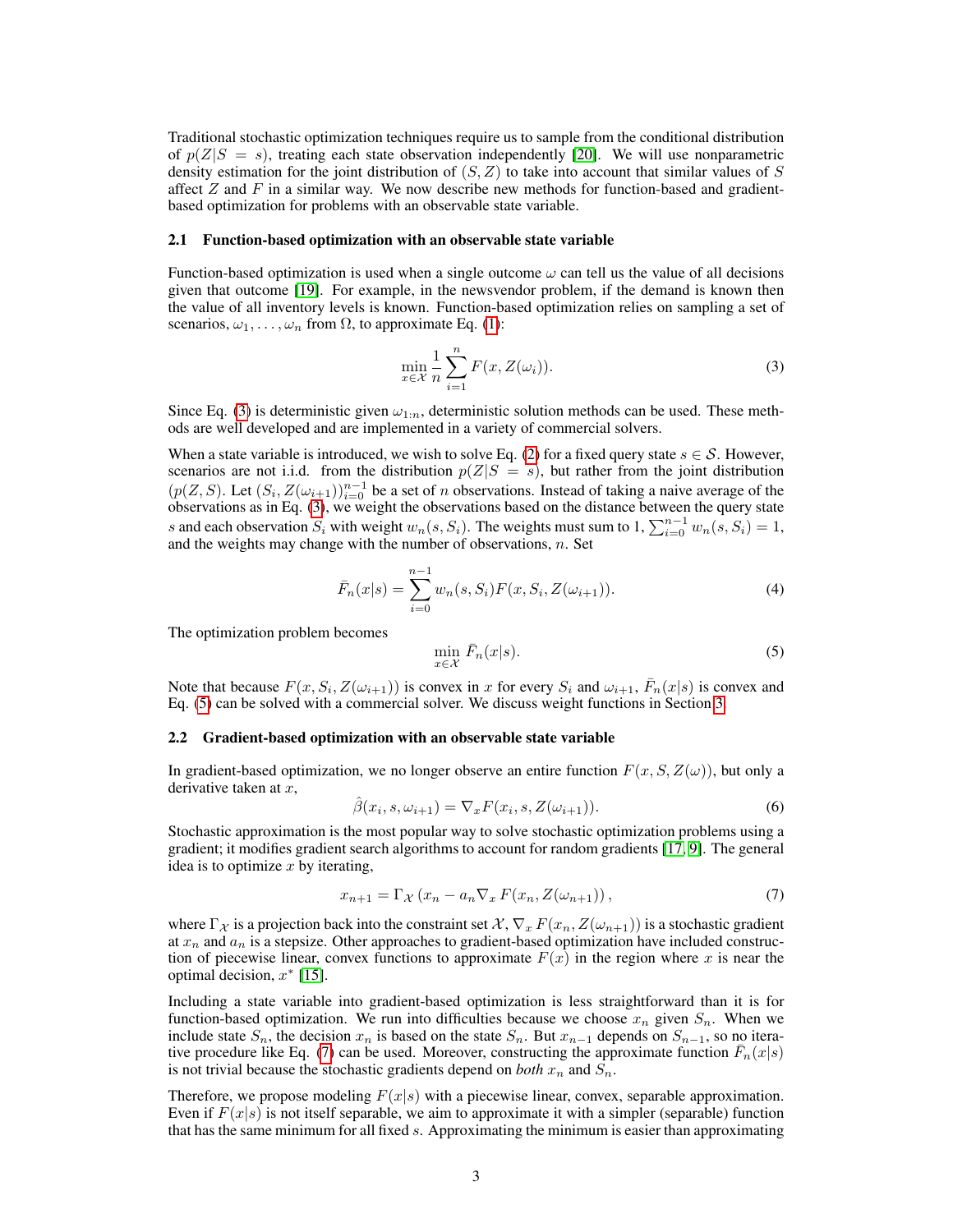

*Figure 1:* A graphical depiction of gradient-based method in one dimension for a maximization problem. (Top left) Observe gradients, state. (Top right) Weight observations based on state. (Bottom left) Fit isotonic regression to weighted slopes. (Bottom right) Integrate isotonic regression to form  $f_n^k(x_n|S_n)$ .

the entire convex function [4, 15]. Moreover, convex regression is easier in one dimension than multiple dimensions. We approximate  $\mathbb{E}[F(x, s, Z)]$  by a series of separable functions,

$$
\bar{F}_n(x|s) = \sum_{k=1}^d f_n^k(x^k|s),
$$

where  $x^k$  is the  $k^{th}$  component of x. We enforce convexity restrictions on  $f_n^k(x|s)$  for every  $s \in \mathcal{S}$ . Unlike the function-based method, the gradient-based method is a fundamentally online algorithm:  $x_n$  is used to choose  $x_{n+1}$ . Given  $S_n$ , we choose  $x_n$  as follows,

$$
x_n = \arg\min_{x \in \mathcal{X}} \sum_{k=1}^d f_n^k(x^k | S_n).
$$

We then receive  $\hat{\beta}(x_n, S_n, \omega_{n+1})$ . The observations  $(x_i, S_i, \hat{\beta}(x_i, S_i, \omega_{i+1}))_{i=0}^{n-1}$  are used to update  $\bar{F}_n(x|s)$  sequentially. Fix  $k \in \{1, ..., d\}$ ; we want to construct a piecewise linear  $f_n^k(x|s)$ by constructing an increasing slope function,  $v_n^k(x|S_n) = \frac{d}{dx} f_n^k(x|S_n)$  based on the stochastic gradient observations,  $\hat{\beta}_{1:n}$ . We use weights to group the gradients from states "similar" to  $S_n$  and a weighted isotonic (order restricted) regression to construct  $v_n^k(x|S_n)$ . Order the decision observations  $x_{[0]}^k, \ldots, x_{[n-1]}^k$ , and then solve to find slopes for the decision-ordered space,

$$
v_n^k(x_{0:n-1}|S_n) = \arg\min_{v} \sum_{i=0}^{n-1} w_n(S_n, S_{[i]}) \left(\hat{\beta}(x_{[i]}^k, S_{[i]}, \omega_{[i+1]}) - v_{[i]}\right)^2, \tag{8}
$$
  
subject to :  $v_{[i-1]} \le v_{[i]}, \quad i = 1, ..., n-1.$ 

First  $v_n^k(x|S_n)$  is generated by interpolating the point estimates from Eq. (8) across the  $k^{th}$  dimension of the decision space, and then  $f^k(x|S_n)$  is created by integrating  $v_n^k(x|S_n)$ . The monotonicity of  $v_n^k(x|S_n)$  ensures the convexity of  $f_n^k(x|S_n)$ . See Figure 1 for an example. The general method for constructing  $\bar{F}_n(x|s)$  is as follows: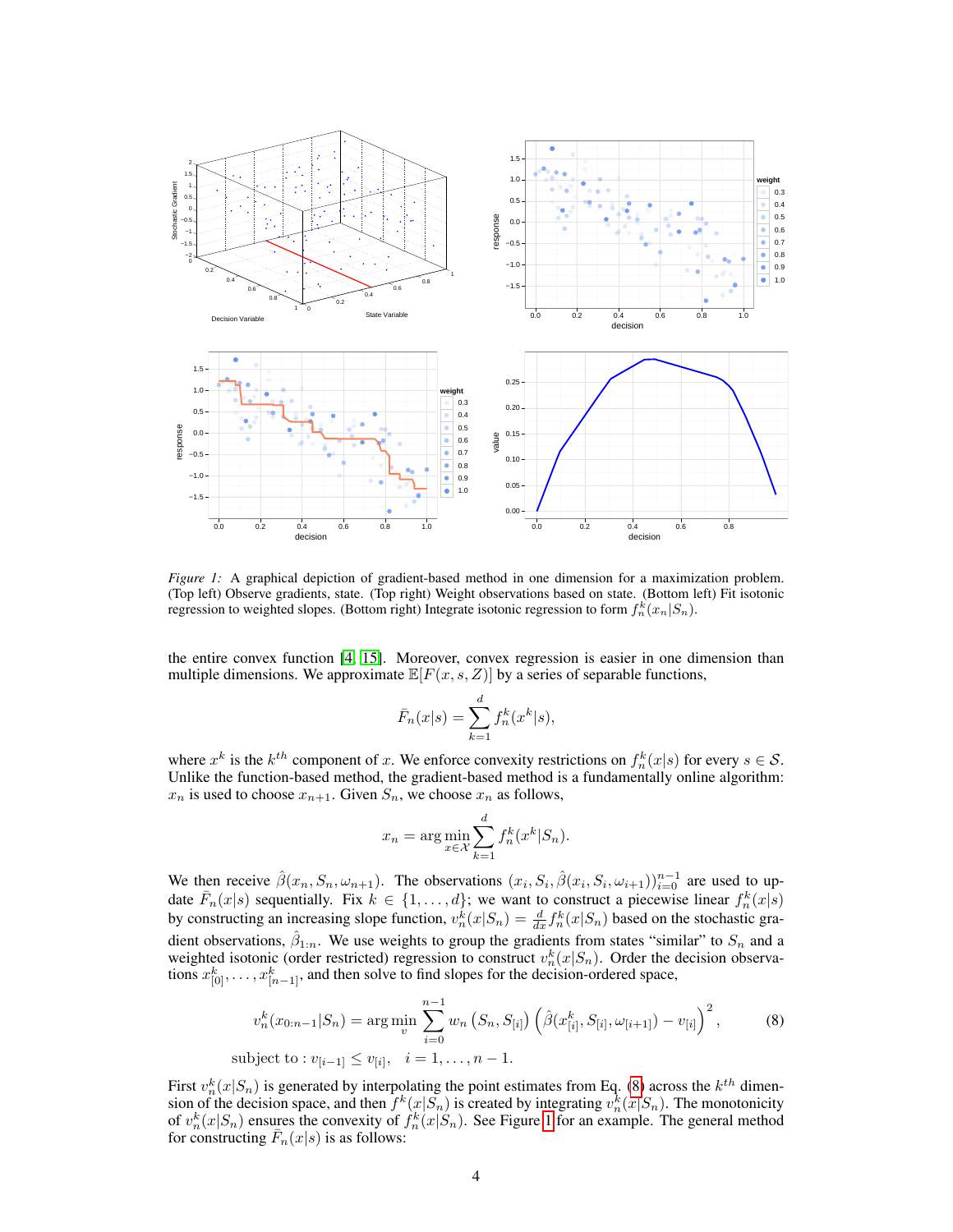- 1. Observe  $S_n$  and constructing weights  $((w_n(S_n, S_i))_{i=0}^{n-1},$
- 2. Use the weights  $w_n(S_n, S_i)_{i=0}^{n-1}$ , previous decisions  $x_{0:n-1}$  and gradients to construct slopes  $v_{1:K}^k(S_n)$  with Eq. (8),
- 3. Reconstruct  $f^k(x|S_n)$  from the slopes and construct  $\bar{F}(x|S_n)$  from  $(f^k(x|S_n))_{k=1}^d$ , and 4. Choose  $x_n$  given  $\overline{F}(x|S_n)$ :  $x_n = \arg \min_{x \in \mathcal{X}} \overline{F}_n(x|S_n)$ .  $x_n = \arg\min_{x \in \mathcal{X}} \bar{F}_n(x|S_n).$
- 

Details are given in the supplementary material. We now discuss the choice of weight functions.

## 3 Weight functions

Like the choice of step size in stochastic approximation, the choice of weight functions in Eqs. (4) and (8) determines whether and under which conditions function-based and gradient-based optimization produce acceptable results. Weighting functions rely on density estimation procedures to approximate the conditional density  $f(z|s)$ , where s is the state and z is the response. Conditional density estimation weights observations from a joint distribution to create a conditional distribution. We use this to obtain weights from two nonparametric density estimators, kernels and Dirichlet process mixture models.

### 3.1 Kernel weights

Kernel weights rely on kernel functions,  $K(s)$ , to be evaluated at each observation to approximate the conditional density. A common choice for  $K$  with continuous covariates is the Gaussian kernel,  $K_h(s) = (2\pi h)^{-1/2} \exp\{-s^2/2h\}$ , where the variance h is called the bandwidth. Kernel weights have the advantage of being simple and easy to implement. The simplest and most universally applicable weighting scheme is based on the Nadaraya-Watson estimator [10, 23]. If  $K(s)$  is the kernel and  $h_n$  is the bandwidth after n observations, define

$$
w_n(s, S_i) = K((s - S_i)/h_n) / \sum_{j=0}^{n-1} K((s - S_j)/h_n).
$$

Kernel estimators require a well sampled space, are poor in higher dimensions and highly sensitive to bandwidth size [5].

### 3.2 Dirichlet process weights

One of the curses of dimensionality is sparseness of data: as the number of dimensions grows, the distance between observations grows exponentially. In kernel regression, this means that only a handful of observations have weights that are effectively non-zero, producing non-stable estimates. Instead, we would like to average responses for "similar" observations. We propose modeling the distribution of the state variable with a Dirichlet process mixture model, which is then decomposed into weights.

**Dirichlet process mixture models.** A mixture model represents a distribution,  $g(s)$ , as a weighted infinite sum of simpler distributions,  $g(s | \theta_i)$ , parameterized by  $\theta_i$ ,  $g(s) = \sum_{i=1}^{\infty} p_i g(s | \theta_i)$ . Here,  $p_i$  is the mixing proportion for component *i*. We can use a Dirichlet process (DP) with base measure  $\mathbb{G}_0$  and concentration parameter  $\alpha$  to place a distribution over the joint distribution of  $(p_i, \theta_i)$ , the mixture proportion and location of component i [6, 1]. Assume that data  $S_1, \ldots, S_n$  are iid with a distribution that is modeled by a mixture over distribution  $G(\theta)$ ,

$$
P \sim DP(\alpha, \mathbb{G}_0), \qquad \theta_i | P \sim P, \qquad S_i | \theta_i \sim G(\theta_i). \tag{9}
$$

The distribution P drawn from a Dirichlet process is an almost surely discrete measure over parameters, with the mixture proportion associated with  $\theta$  as the atomic weight. The hidden measure P in Eq. (9) can be integrated out to obtain a conditional distribution of  $\theta_n|\theta_{1:n-1}$  [3]

$$
\theta_n \, | \, \theta_1, \dots, \theta_{n-1} \sim \frac{1}{\alpha + n - 1} \sum_{i=1}^{n-1} \delta_{\theta_i} + \frac{\alpha}{\alpha + n - 1} \mathbb{G}_0. \tag{10}
$$

Here,  $\delta_{\theta}$  is the Dirac measure with mass at  $\theta$ . Eq. (10) is known as a Polya urn posterior; the variable  $\theta_n$  has positive probability of assuming the value of one of the previously observed  $\theta_i$ , but it also can take a new value drawn from  $\mathbb{G}_0$  with positive probability. The parameter  $\alpha$  controls how likely  $\theta_n$  is to take a new value. We now discuss how weights can be constructed from Eq. (9).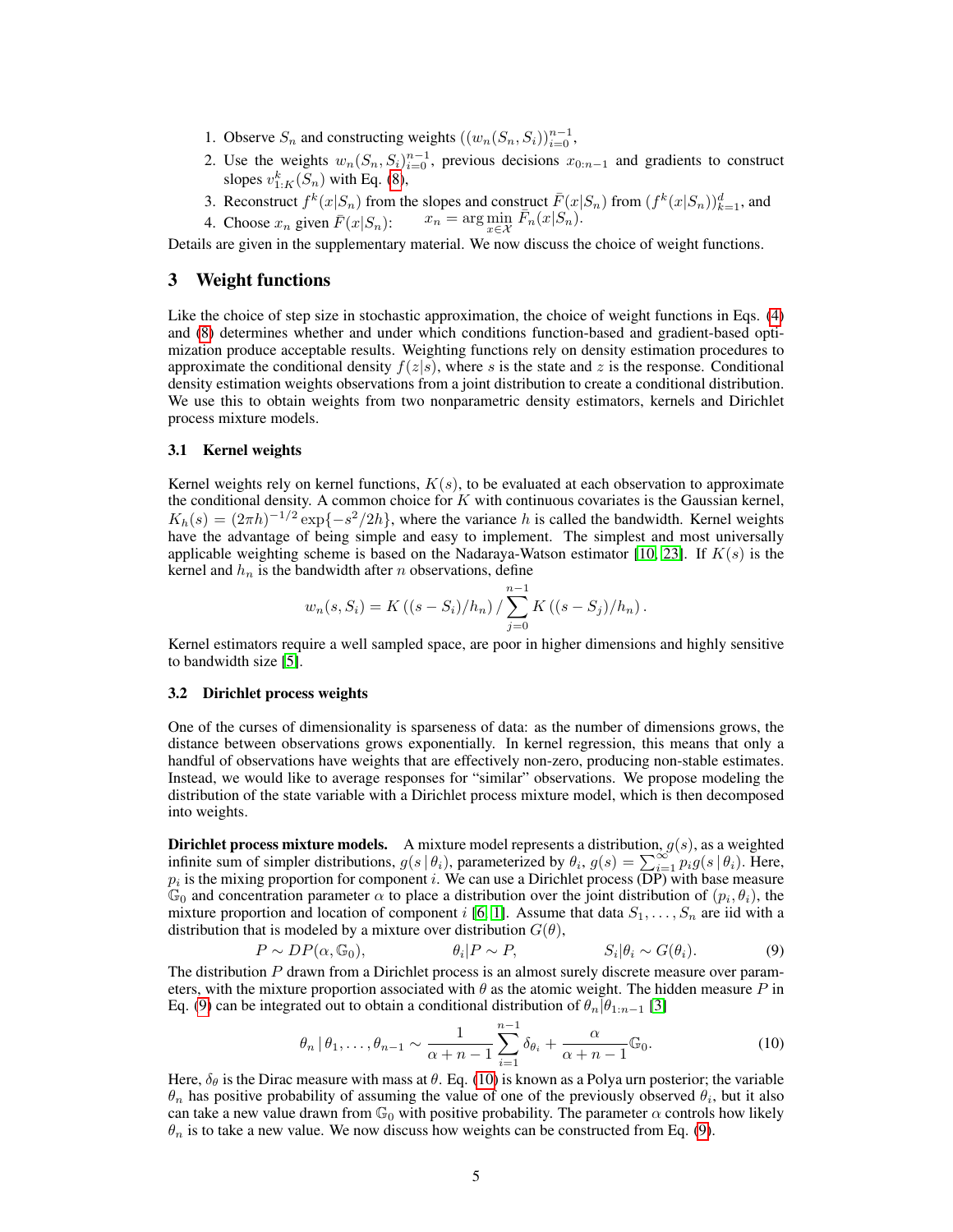Dirichlet process mixture model weights. A Dirichlet process mixture model can be used to model an unknown density, but it can simultaneously be used to produce a distribution of the partition structure of observed data [13, 8]. This is shown in the Polya urn posterior of Eq. (10); each hidden parameter has positive probability of taking the same value as another parameter. If two hidden parameters have the same value, they are in the same partition/cluster. The partition structure induces weights on the observations, proportional to 1 if they are in the same cluster, 0 if not.

Let  $\mathbf{p} = \{C_1, \ldots, C_{n(\mathbf{p})}\}\$  be the partition of the observations  $\{1, \ldots, n\}\$ . Here  $C_i = \{j : \theta_j = \theta_i^*\}$ is the partition set generated by  $n(\bf{p})$  unique parameter values, denoted  $\theta_1^*, \ldots, \theta_{n(\bf{p})}^*$ . Now suppose that we know the partition p. Given p, we include the query state s into cluster  $C_i$  with probability

$$
p_s(C_i|\mathbf{p}) = \mathbb{P}(s \in C_i | \mathbf{p}, S_{1:n}) \propto |C_i| \int g(s | \theta^*) dH_{C_i}(\theta^*),
$$

where  $|C_i|$  is the number of elements in  $C_i$ , and  $H_{C_i}(\theta^*)$  is the posterior distribution of  $\theta^*$  conditioned on  $\mathbb{G}_0$  and the set of observations  $\{S_j : S_j \in C_i\}$ . Given p, the weighting function is the probability that the hidden parameter for s would be  $\theta_i$ , the hidden parameter for  $S_i$ ,

$$
w_n(s, S_i) | \mathbf{p} = \sum_{j=1}^{n(\mathbf{p})} \frac{p_s(C_j | \mathbf{p})}{|C_j|} \mathbf{1}_{\{S_i \in C_j\}}.
$$
 (11)

Eq. (11) is conditioned on a partition structure, but the Dirichlet process produces a distribution over partition structures. Let  $\pi(p)$  be the prior distribution for partitions p and  $\pi(p|S_{0:n-1})$  the posterior. Integrating of the partition posterior, we obtain unconditional weights,

$$
w_n(s, S_i) = \sum_{\mathbf{p}} \pi(\mathbf{p}|S_{1:n}) \sum_{j=1}^{n(\mathbf{p})} \frac{p_s(C_j \mid \mathbf{p})}{|C_j|} \mathbf{1}_{\{S_i \in C_j\}} \approx \frac{1}{M} \sum_{m=1}^{M} \sum_{j=1}^{n(\mathbf{p}^{(m)})} \frac{p_s(C_j \mid \mathbf{p}^{(m)})}{|C_j|} \mathbf{1}_{\{S_i \in C_j\}}.
$$
 (12)

It is infeasible to integrate over all of the partitions; therefore, we approximate Eq. (12) by performing a Monte Carlo integration with M posterior partition samples,  $(\mathbf{p}^{(m)})_{m=1}^M$ . We obtain  $(p^{(m)})_{m=1}^M$  by generating M iid samples of the hidden parameters,  $\theta_{0:n-1}$ , from the posterior of Eq. (9) with Gibbs sampling [11].

#### 4 Empirical analysis

#### 4.1 Multi-product constrained newsvendor problem

A multi-product newsvendor problem is a classic operations research inventory management problem. In the two product problem, a newsvendor is selling products A and B. She must decide how much of each product to stock in the face of random demand,  $D_A$  and  $D_B$ . A and B can be be bought for  $(c_A, c_B)$  and sold for  $(p_A, p_B)$ , respectively. Any inventory not sold is lost. Let  $(x_A, x_B)$  be the stocking decisions for A and B respectively; it is subject to a budget constraint,  $b_A x_A + b_B x_B \leq b$ , and a storage constraint,  $r_A x_A + r_B x_B \leq r$ . An observable state  $S = (S_1, S_2)$  contains information about  $D_A$  and  $D_B$ . The problem is,

$$
\max_{x_A, x_B} -c_A x_A - c_B x_B + \mathbb{E}\left[p_A \min(x_A, D_A) + p_B \min(x_B, D_B) \mid S = s\right]
$$
 (13)  
subject to:  $b_A x_A + b_B x_B \le b$ ,  $r_A x_A + r_B x_B \le r$ .

We generated data for Problem (13) in the following way. Demand and two state variables were generated in a jointly trimodal Gaussian mixture.The following methods were compared.

Function-based with kernel and Gradient-based with kernel. Bandwidth is selected according to the "rule of thumb" method of the *np* package for R,  $h_j = 1.06\sigma_j n^{-1/(4+d)}$ , where  $\sigma_j$  is defined as min(sd, interquartile range/1.349) [7].

Function-based with DP and Gradient-based with DP. We used the following hierarchical model,

$$
P \sim DP(\alpha, \mathbb{G}_0), \qquad \theta_i = (\mu_{i,s}, \sigma_{i,s}^2) | P \sim P, \qquad S_{i,j} | \theta_i \sim N(\mu_{i,s,j}, \sigma_{i,s,j}^2), \ j = 1, 2.
$$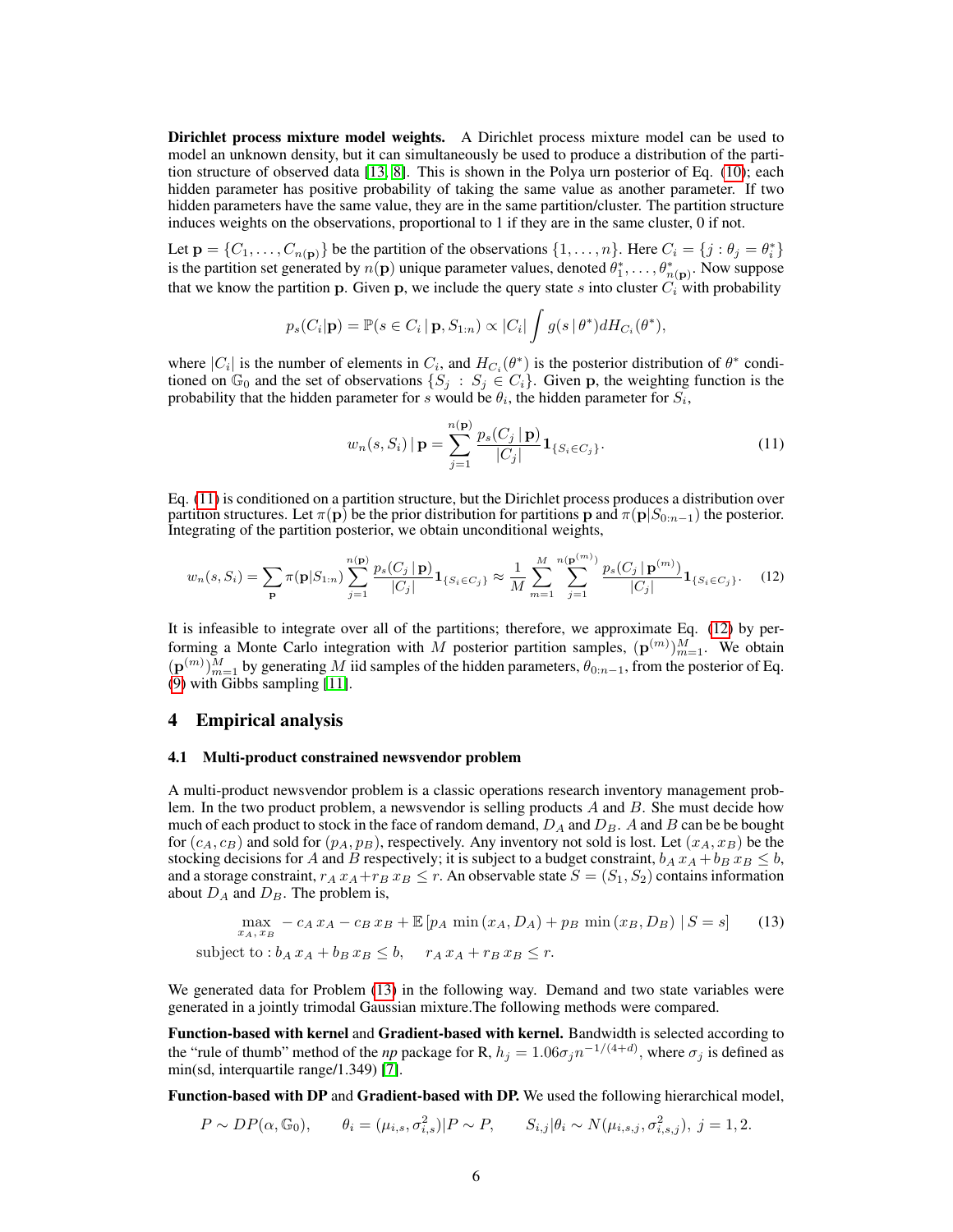

*Figure 2:* Gradient-based and function-based methods as a function of number of data points sampled. Results are averaged over 100 test problems with observed demand.

Posterior samples were drawn using Gibbs sampling with a fully collapsed sampler run for 500 iterations with a 200 iteration burn-in with samples taken every 5 iterations.

Optimal. These are the optimal decisions with known mixing parameters and unknown components.

Results. Decisions were made under each regime over eight sample paths; 100 test state/demand pairs were fixed and decisions were made for these problems given the observed states/decisions in the sample path for each method. Results are given in Figure 2. The kernel and Dirichlet process weights performed approximately equally for each method, but the function-based methods converged more quickly than the gradient-based methods.

#### 4.2 Hour ahead wind commitment

In the hour ahead wind commitment problem, a wind farm manager must decide how much energy to promise a utility an hour in advance, incorporating knowledge about the current state of the world. The decision is the amount of wind energy pledged, a scalar variable. If more energy is pledged than is generated, the difference must be bought on the spot market, which is expensive with a price that is unknown when the decision is made; otherwise, the excess is lost. The goal is to maximize expected revenue. The observable state variable is the time of day, time of year, wind history from the past two hours, contract price and current spot price,

| $T_i^D$ | $=$ time of day,                    | $T^Y$   | $=$ time of year,                                     |
|---------|-------------------------------------|---------|-------------------------------------------------------|
| $P_i^S$ | $=$ current spot price,             | $P_i^C$ | $=$ contract price,                                   |
|         | $W_{i-1}$ = wind speed an hour ago, | $W_i$   | $=$ current wind speed,                               |
| $S_i$   | $=$ observable state variable       |         | $=$ $(T_i^D, T_i^Y, P_i^C, P_i^S, W_i, W_{i-1}),$     |
| $x_i$   | $=$ amount of energy pledged,       |         | $Y_{i+1}(x) = P_i^C x - P_{i+1}^S \max(x-W_{i+1},0).$ |

The revenue that the wind farm receives,  $Y_{i+1}(x)$ , depends on the variables  $P_{i+1}^S$  and  $W_{i+1}$ , which are not known until the next hour. We used wind speed data from the North American Land Data Assimilation System with hourly observations from 2002–2005 in the following locations: Amarillo, TX. Latitude: 35.125 N, Longitude: 101.50 W. The data have strong daily and seasonal patterns. The mean wind level is 186.29  $(m/s)^3$  with standard deviation 244.86. Tehachapi, CA. Latitude: 35.125 N, Longitude: 118.25 W. The data have strong seasonal patterns. The mean wind level is 89.45  $(m/s)^3$  with standard deviation 123.47.

Clean spot and contract price data for the time period were unavailable, so contract prices were generated by Gaussian random variables with a mean of 1 and variance of 0.10. Spot prices were generated by a mean-reverting (Ornstein-Uhlenbeck) process with a mean function that varies by time of day and time of year [18]. The data were analyzed separately for each location; they were divided by year, with one year used for training and the other three used for testing. The following methods were compared on this dataset:

**Known wind.** The wind is known, allowing maximum possible commitment,  $x_i = W_{i+1}(\omega_{i+1})$ . It serves as an upper bound for all of the methods.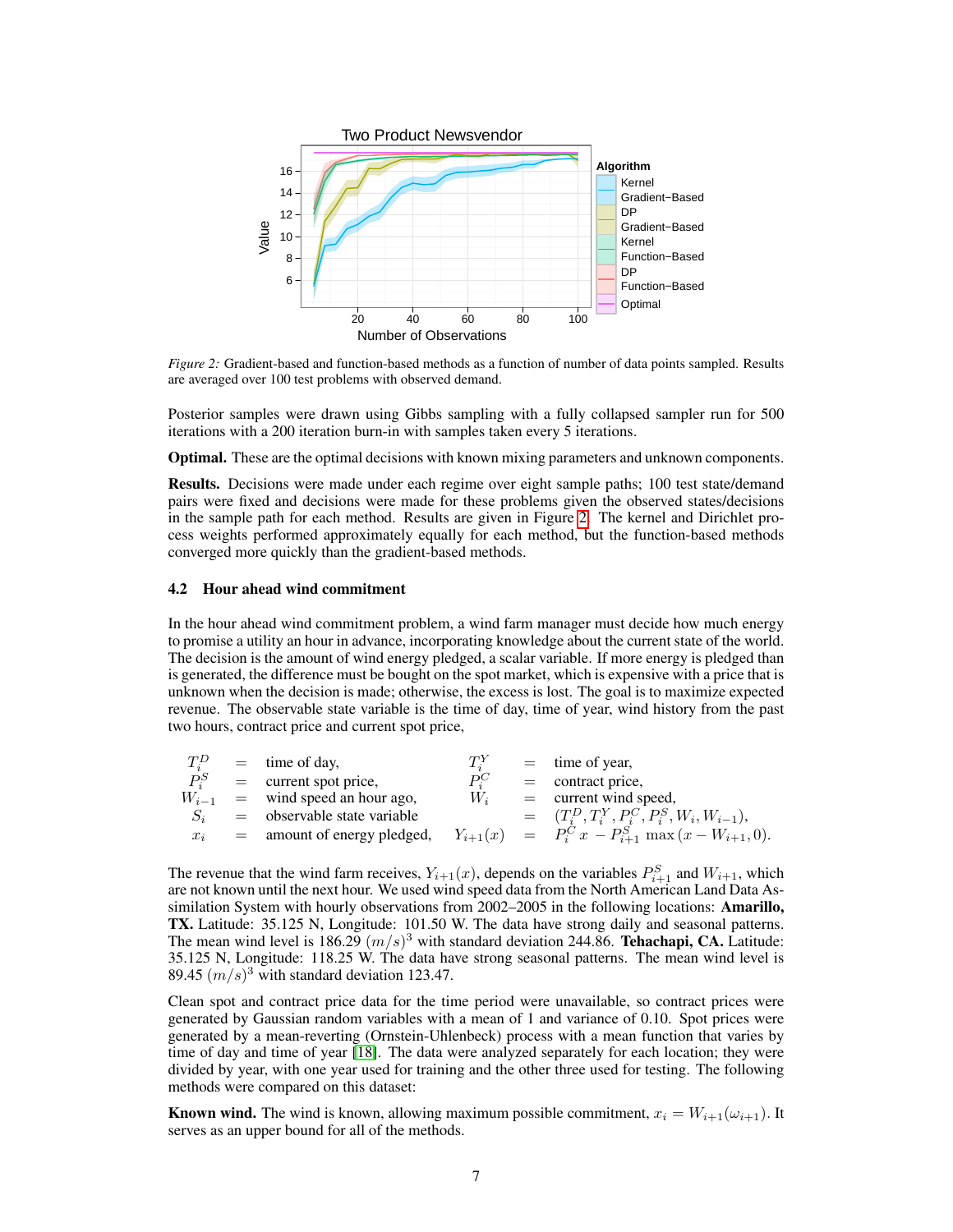| METHOD/LOCATION             | 2002            | 2003             | 2004            | 2005           |  |
|-----------------------------|-----------------|------------------|-----------------|----------------|--|
| ТЕНАСНАРІ, СА               |                 |                  |                 |                |  |
| <b>KNOWN WIND</b>           | 97.5            | 94.5             | 73.7            | 91.8           |  |
| <b>FUNCTION WITH KERNEL</b> | 78.8 (80.8%)    | 77.3 (81.8%)     | 58.9 (79.9%)    | 72.1 (78.5%)   |  |
| <b>FUNCTION WITH DP</b>     | 85.1 $(87.3\%)$ | 82.6 $(87.4\%)$  | 63.9 $(86.7\%)$ | 79.6 (86.7%)   |  |
| <b>IGNORE STATE</b>         | $30.4 (31.1\%)$ | $31.1(32.9\%)$   | 22.8 (30.9%)    | $29.3(31.9\%)$ |  |
| AMARILLO, TX                |                 |                  |                 |                |  |
| <b>KNOWN WIND</b>           | 186.0           | 175.2            | 184.9           | 175.2          |  |
| <b>FUNCTION WITH KERNEL</b> | 155.1 (83.4%)   | 149.6 (85.4%)    | 154.7 (83.7%)   | 146.2(83.5%)   |  |
| <b>FUNCTION WITH DP</b>     | $168.2(90.4\%)$ | 160.6 $(91.7\%)$ | $167.1(90.4\%)$ | 159.4 (91.0%)  |  |
| <b>IGNORE STATE</b>         | 70.3 (37.8%)    | 68.7 (39.2%)     | 69.6 (37.6%)    | 66.1 (37.7%)   |  |

*Table 1:* Mean values of decisions by method, year and data set. Percentages of the upper bound, Known Wind, are given for the other methods.

Function-based with kernel. Function-based optimization where the weights are generated by a Gaussian kernel. Bandwidth is selected according to the "rule of thumb" method of the *np* package for R,  $h_j = 1.06 \sigma_j n^{-1/(4+d)}$ , where  $\sigma_j$  is defined as min(sd, interquartile range/1.349) [7].

Function-based with DP. Function-based optimization with Dirichlet process based weights. We model the state distribution with the following hierarchical model,

| $P \sim DP(\alpha, \mathbb{G}_0),$                         | $\theta_i P\sim P$                                                                                                                                   |
|------------------------------------------------------------|------------------------------------------------------------------------------------------------------------------------------------------------------|
| $T_i^D \theta_i \sim \text{von Mises}(\mu_{i,D}, \phi_D),$ | $T_i^Y \theta_i \sim \text{von Mises}(\mu_{i,Y}, \phi_Y),$                                                                                           |
| $P_i^C \theta_i \sim N(\mu_{i,C}, \sigma_{i,C}^2),$        | $P_i^S \theta_i \sim N(\mu_{i,S}, \sigma_{i,S}^2),$                                                                                                  |
| $W_i \theta_i \sim N(\mu_{i,W1}, \sigma_{i,W1}^2),$        | $W_{i-1} \theta_i \sim N(\mu_{i,W2}, \sigma_{i,W2}^2),$                                                                                              |
|                                                            | $\theta_i = (\mu_{i,D}, \mu_{i,Y}, \mu_{i,C}, \sigma_{i,C}^2, \mu_{i,S}, \sigma_{i,S}^2, \mu_{i,W1}, \sigma_{i,W1}^2, \mu_{i,W2}, \sigma_{i,W2}^2).$ |

We modeled the time of day,  $T_i^D$ , and year,  $T_i^Y$ , with a von Mises distribution, an exponential family distribution over the unit sphere; the dispersion parameters,  $\phi_D$  and  $\phi_Y$ , are hyperparameters. The base measure was Normal-Inverse Gamma for  $P_i^C$ ,  $P_i^S$ ,  $W_i$  and  $W_{i-1}$  and uniform for the means of  $T_i^D$  and  $T_i^Y$ . 100 posterior samples were drawn using Gibbs sampling with a collapsed sampler for all conjugate dimensions after a 1,000 iteration burn-in and 10 iteration pulse between samples.

**Ignore state.** Sample average approximation is used,  $\bar{F}_n(x|s) = \frac{1}{n} \sum_{i=0}^{n-1} Y_{i+1}(x)$ .

Results. Results are presented in Table 1. We display the value of each algorithm, along with percentages of Known Wind for the other three methods. Both forms of function-based optimization outperformed the algorithm in which the state variable was ignored by a large margin ( $\geq$ 45% of the best possible value). Dirichlet process weights outperformed kernel weights by a smaller but still significant margin (5.6–8.2% of best possible value).

## 5 Discussion

We presented two new methods to solve stochastic optimization problems with an observable state variable, including state variables that are too large for partitioning. Our methods make minimal assumptions. They are promising additions to areas that rely on observational data to make decisions under changing conditions (energy, finance, dynamic pricing, inventory management), and some communities that make sequential decisions under uncertainty (reinforcement learning, stochastic programming, simulation optimization). Our methods can accommodate much larger state and decision spaces than MDPs and other table lookup methods, particularly when combined with Dirichlet process mixture model weights. Unlike existing objective function approximation methods, such as basis functions, our methods provide convex objective function approximations that can be used with a variety of commercial solvers.

#### Acknowledgments

The research was funded in part by the Air Force Office of Scientific Research under AFOSR contract FA9550-08-1-0195, and the NSF under grant CMMI-0856153. David M. Blei is supported by ONR 175-6343, NSF CAREER 0745520, AFOSR-09NL202 and the Alfred P. Sloan foundation.